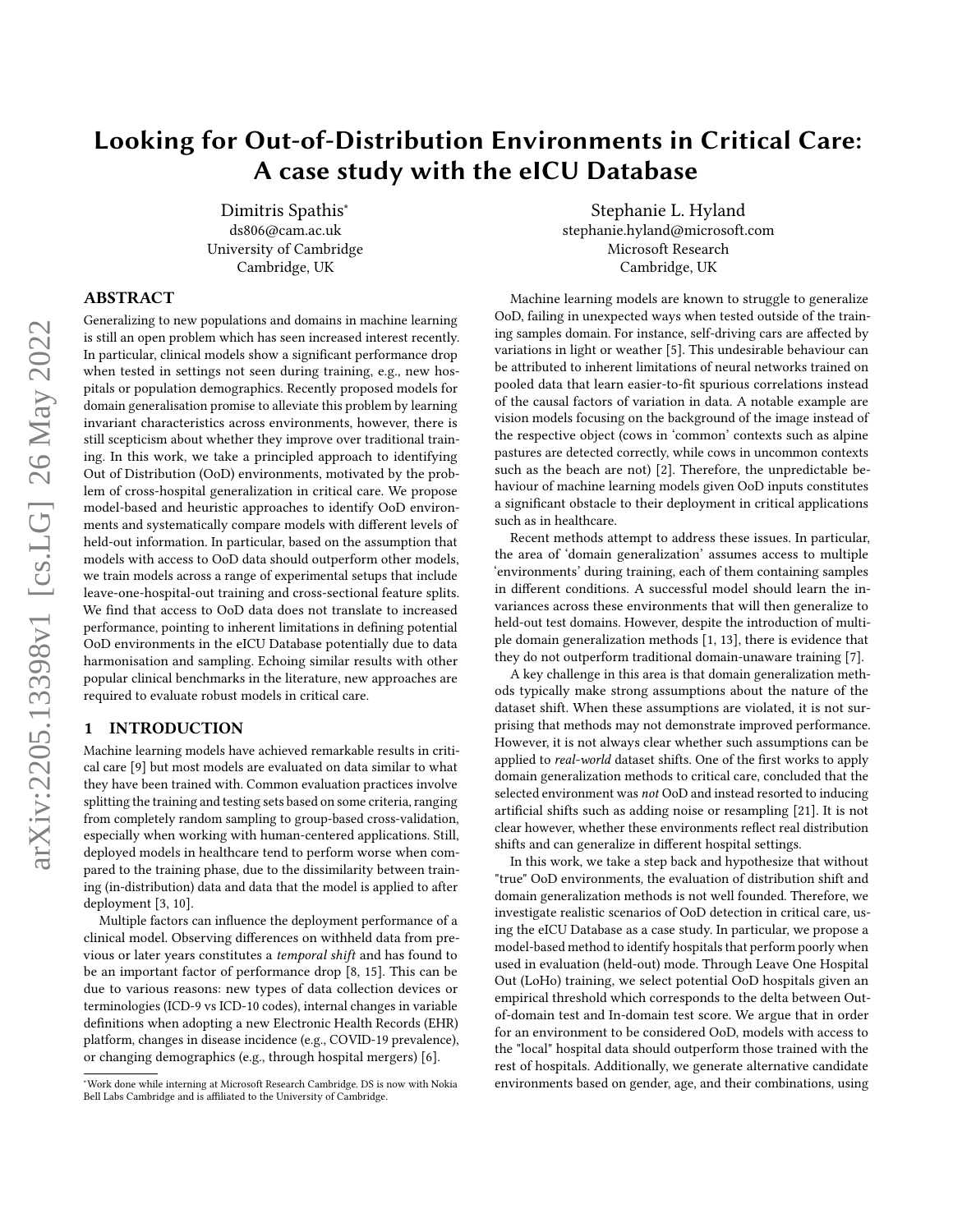the same hypothesis that models with access to a unique characteristic (e.g. old men) should outperform those trained with the rest of the demographics. For the above methods, we test 3 models with different levels of access to environments: only training, "local" candidate OoD, and all environments, which allows us to assess the 'OoD-ness' of environment. In short, this paper makes the following contributions:

- We take a principled approach with regards to identifying OoD environments in real-world critical care data by proposing a model-based leave-one-hospital-out experiment and cross-sectional feature splits.
- We identify a set of potential OoD hospitals and analyze their characteristics in various dimensions including region, size, demographics, and teaching status, findings which could help future works using the eICU database.
- Then, we conduct extensive experiments with models on three different levels of access to OoD environments and assess the impact of data subsampling and model size in the task of mortality prediction.
- Despite the varying levels of performance drop in the first step of OoD candidate generation, we show that there is no significant performance improvement when using data from the OoD environment(s), which motivates further research on the suitability of this benchmark dataset for evaluating robust clinical models.

#### 2 RELATED WORK

Despite the abundance of machine learning benchmarks for most data types, there are considerably fewer benchmarks to evaluate OoD detection models. Recent attempts to evaluate models on different environments include DomainBed and WILDS [\[7,](#page-6-10) [12\]](#page-6-11), which have curated datasets ranging from textual data, to satellite and medical images. However, there is limited work on critical care and electronic health record benchmarks.

Due to this lack of standard OoD benchmarks, recent works introduce synthetic shifts to evaluate the generalization capabilities of models in unseen domains. The most relevant work to ours compared domain generalization models to traditional empirical risk minimization (ERM), using the eICU database [\[21\]](#page-7-0). One of the five available hospital regions ("South" region) was selected as OoD environment because its demographics appear to be the most distinct (mainly ethnicity). However, according to the authors, the performance of ERM on the eICU test set was on-par with the "oracles" that have access to this environment, indicating that this environment is likely not OoD. To overcome this limitation in this real-world dataset, the authors proposed a set of synthetic domain shifts such as noise-corrupted labels, feature-correlated corrupted labels, and biased subsampling. These artificial shifts were empirically found to be OoD, but the impact of domain generalization (DG) models was not significant over ERM. We posit that it is challenging to deconfound whether this is attributed to the models or the selected environments. Another important factor here is that even if the DG methods had improved over ERM, because these were 'synthetic' OoD environments, it is not a given that those would work for real-world shifts. We should note that experiments with medical imaging data showed that OoD environments are

easier to find but ERM still performs equally well. However, given our focus on critical care data, we believe that there is a research gap in appropriate benchmarks in this area and we build upon their framework by exploring more environments in a principled model-based approach.

A similar sentiment is echoed with the MIMIC database [\[11\]](#page-6-12), where studies on temporal shifts have been inconclusive. We note that MIMIC contains EHR data from 2008 to 2019. A common experimental setup is to train models on a snapshot of data and evaluate them on subsequent years. However, domain generalization models struggle to outperform domain-unaware models in EHR tasks including mortality, sepsis, invasive ventilation, and length of stay [\[8\]](#page-6-3). More importantly, this study compared models trained on each individual year to a single model trained on the first snapshot and tested on the subsequent years. The findings hint that temporal dataset shift was not detected in three out of four tasks, where only the Sepsis task showed significant differences. This motivates the problem of a principled OoD identification method which is the main focus of our work.

Other works focus on coming up with OoD environments through exclusion criteria that are medically meaningful. This involves excluding groups based on demographics, splitting features related to a dynamic clinical status, or artificially creating OoD groups by withholding them during training [\[20\]](#page-7-1). We extend this line of work by proposing combinatorial criteria (e.g. both gender and age). However, we attempt to identify natural OoD environments, whereas Zadorozhny and colleagues' scope didn't include comparisons to assess the OoD-ness of the environments. Its focus was on benchmarking density estimation models in the AmsterdamUMC Database, which includes a mortality task like in our case [\[20\]](#page-7-1).

Another challenge in evaluating predictive models in clinical care is comparing across different medical centers. As discussed above, most popular datasets such as MIMIC are single-center whereas the eICU Database spans more than 200 hospitals [\[16\]](#page-6-13). A systematic comparison study applied cross-validation across different hospitals in the eICU and assessed how well EHR models transfer to held out hospitals as compared to locally developed models [\[10\]](#page-6-2). We incorporate a similar cross-validation scenario to identify OOD hospitals and assess transferability. Also, the recalibration process involved transferring the feature scalers (ranges of vitals etc.) to other hospitals, whereas more recent approaches applied pre-training and fine-tuning but there were no experiments across hospitals [\[14\]](#page-6-14).

#### 3 METHODS

Following the notation introduced by Zhang et al. [\[21\]](#page-7-0), we assume labelled data  $\{(x_i^e, y_i^e)\}_{i=1}^n$ , with *n* examples in total, sourced from distinct training environments  $e$ . The goal of a robust predictor  $f$ is to minimize the risk  $R^e(f)$  (or loss) across all possible environments. This is usually assessed by reporting a performance metric in unseen test environment(s)  $R^{e_{test}}(f)$  and associated validation environments  $R^{e_{val}}(f)$ .

# <span id="page-1-0"></span>3.1 Training scenarios

We compare the performance of three models with different levels of access to unseen OoD environments. The first one is traditional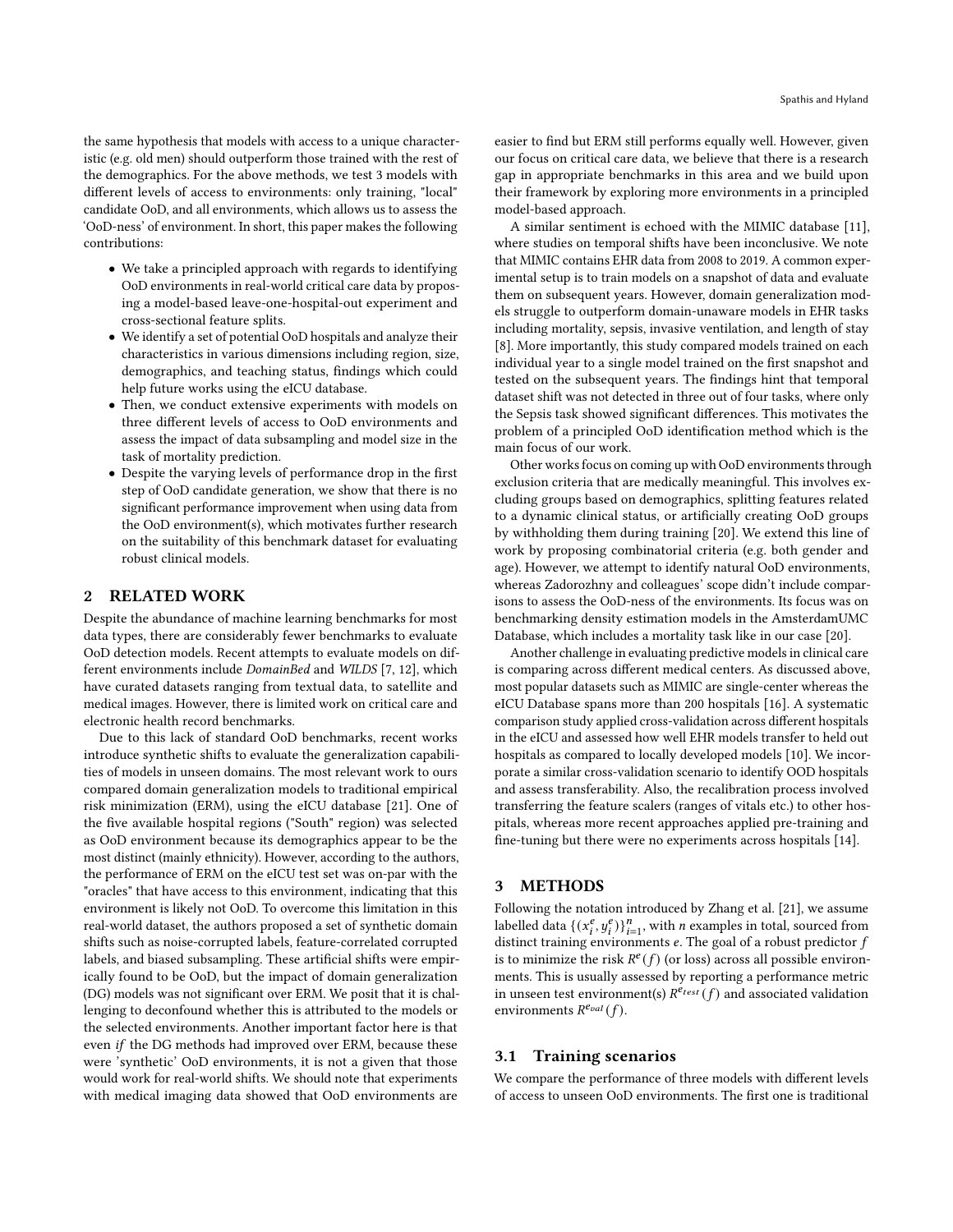<span id="page-2-0"></span>

Figure 1: Illustration of the data splitting strategy. Each environment (e.g. hospital) is assigned to a single vertical training/validation/test set. Within each set there are further horizontal train/validation/test splits to enable in-domain and out-of-domain comparisons.

training and we report the performance of two "oracles" which have access to the test environment(s) during training:

- ERM (Empirical Risk Minimization): traditional training where data from all training environments are pooled together.
- ERMID: an ERM model trained on the training split of the test environment(s). Assuming sufficient data from the test environment, we would expect this model to perform well, as it does not suffer from distribution shift.
- ERMMerged: an ERM model trained on the combination of all environments: training and test environment(s). This model can be seen as an upper bound of performance when one has access to all data, which is an unrealistic scenario.

The difference in performance between the oracles and the ERM model is a proxy measure of how distinct the new environment is from the training environments, or in other words, a measure of OoD-ness of the environment.

### <span id="page-2-2"></span>3.2 Environment splits

We consider the following environment splits to evaluate the impact of the model selection to the generalization performance. We designate disjoint training, validation, and test splits, and each environment is assigned to one split (also see Figure [1\)](#page-2-0). Within each split, there are three train/validation/test sets. In other words, every environment (hospital)<sup>[1](#page-2-1)</sup> belongs to only one split and is further split to three sets. The data from the validation environment is used only for early stopping and hyperparameter tuning as needed.

Each model employs the following configuration:

- Training only: ERM uses the pooled training splits of the training environments, the validation split of the validation environment(s) for model selection, and the testing split of the test environment(s) for OoD generalization.
- Testing only: ERMID uses the training split of the test environment, the validation split of the test environment for model selection, and the testing split of the test environment for OoD generalization.

• All environments: ERMMerged uses the pooled training splits of the combined training, validation and test environments (all), the combined validation splits of all environments, and the testing split of the test environment(s) for OoD generalization.

Note that the test split of the test environment is held out from all models, and can be used to compare performance.

# 3.3 Model-based OoD environment identification

Motivated by the problem of cross-hospital transfer of clinical models, we design a model-based OoD environment identification approach. To this end, we use model performance to evaluate OoDness. This is based on the observation that the model can be a good reflection of the underlying training data it has been trained on, including the non-linear interactions of multiple features that could be impossible to capture with bespoke exclusion criteria. Considering that it is impossible to know beforehand which environment is going to be OoD, we propose a Leave-One-Hospital-Out (LOHO) training setup to conduct an exhaustive search over possible environments. This way, we move away from single exclusion criteria (e.g. patients with high blood pressure), and instead we use the model performance as proxy for OoDness. To facilitate this, we are considering unique hospitals as candidates for those environments.

Specifically, we iterate through all  $m$  hospitals, treating each one as the test environment in turn. We use the remaining m–1 hospitals as the train environment, training  $m$  predictors in a leave-one-out fashion. For each trained model, we compute the Out-of-Domain test performance ( $P_{\rm out-domain}$ ); computed on the test set of the test split (unseen data from the unseen environment) as well as the In-domain test performance  $(P_{\text{in-domain}})$ ; computed on the test set of the train split (unseen data from the same environment(s)).

We consider the difference between these as indicative of the 'OoD-ness' of the left-out hospital (test environment). We can then rank each hospital according to this difference:

$$
P_{rank}^{m} = P_{in-domain} - P_{out-domain}
$$
 (1)

A threshold  $T$  is applied to  $P$  as a cutoff value to select candidate environments. In practical terms,  $T$  can be a quantile cutoff of the environments' distribution and its value can be traded off with the size of the resulting test set. We should take into account that in most ML experiments, the test set corresponds commonly to 20% of the available data. Algorithm [1](#page-3-0) describes the steps of the model-based OoD environment detection approach.

The test and validation environments come from the thresholding step of Algorithm [1.](#page-3-0) The intuition behind this choice is that validation environments should show OoD qualities, similar to those on the test set. We discuss more about these parameters in the next sections.

#### 3.4 Comparing models on equal terms

Considering the different environment splitting strategies we discussed in [3.2,](#page-2-2) we acknowledge that ERMID is typically trained on significantly less data compared to ERM and ERMMerged. ERMID has only access to the candidate OoD environment, or in the case of critical care, the local hospital(s). Machine learning models tend to

<span id="page-2-1"></span> $1$ An environment doesn't *always* align with hospital, however in most cases in this work –except from Section [6.1–](#page-5-0), an environment is a hospital.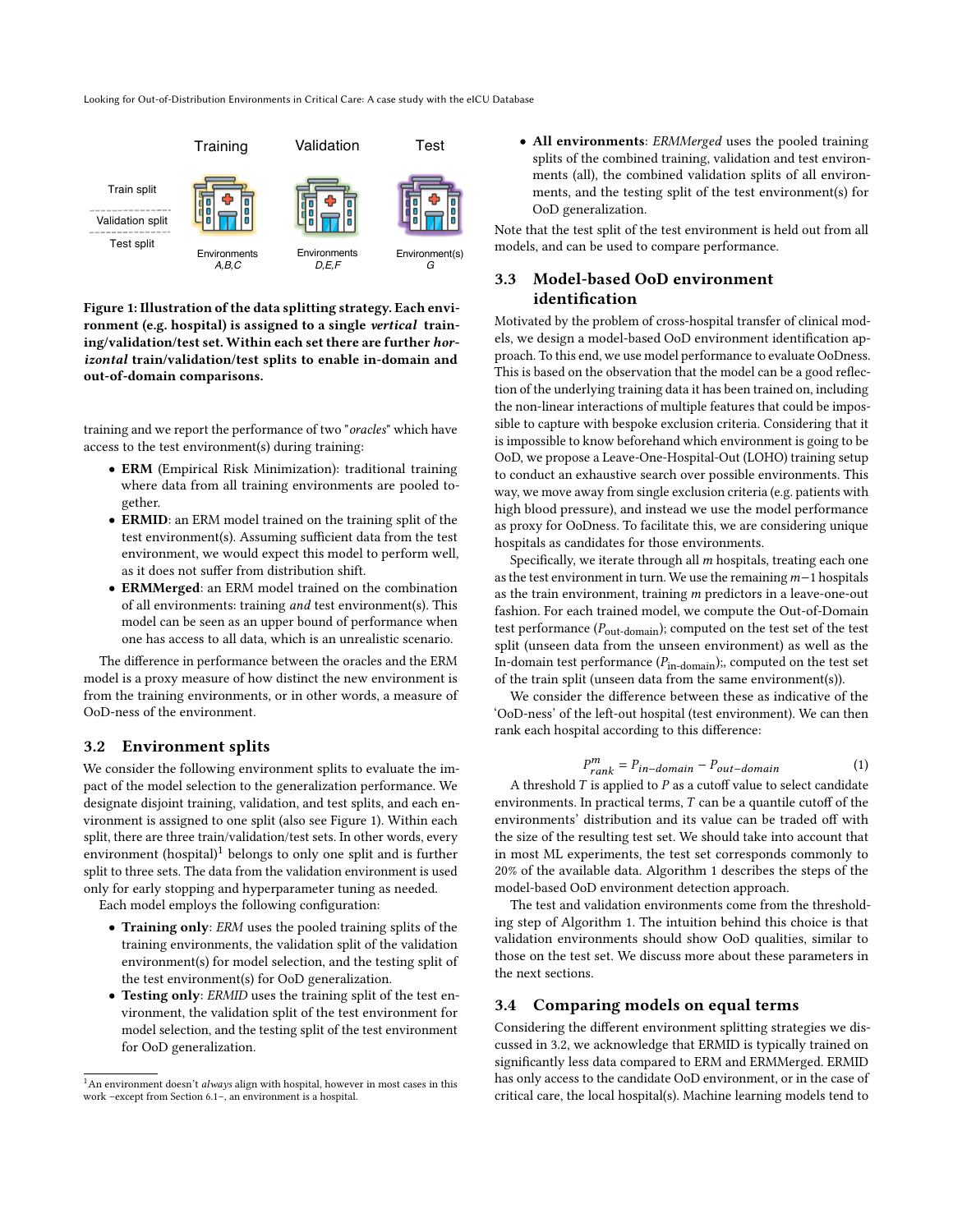Algorithm 1: Model-based OoD identification

**Input** : { $(x_i^e, y_i^e)$ } $_{i=1}^n$  (input data), { $e_m$ } $_{m=1}^{|E|}$ <br>(environments), *T* (threshold), *P* (env performance measure) **Output**:  $\{f^{E \setminus m}\}_{m=1}^{|E|}$  (predictors),  $e'_m \subseteq e_m$  (candidate envs.) for  $e_m$  in  $\{e_1, \ldots, e_{|E|}\}$  do train predictor  $\overline{f^{E}}\backslash m$  on environment  $E \setminus m$  (with  $\{(x_i^e, y_i^e)\}_{i=1; e \neq e_m}^n$ ); evaluate predictor based on performance measure  $P$ , to obtain  $P_{\text{in-domain}}^m$  (on environment  $E \setminus m$ ), and  $P_{\text{out-domain}}^{m}$  (on environment *m*); compute  $P_{rank}^m = P_{in-domain}^m - P_{out-domain}^m$ ; end rank predictors  $f^{E \setminus m}$  by  $P_{rank}^m$ ; apply threshold T to  $P_{rank}$  and generate candidate list  $e'_{m}$ ; set  $e'_{m}$  environments as test set for OoD validation;

<span id="page-3-0"></span>perform better when trained on more data, so it would be difficult to assess whether potential performance gains are due to the choice of the environment or merely because the model has seen more examples. To compare models on equal terms we must control for the training data set size. This would entail subsampling the datasets used with ERM and ERMMerged. A first approach would be to apply naive subsampling to match the size of ERMID with that of ERM & ERMMerged. However, by doing so, there is the possibility of discarding data from entire environments. To mitigate that, we randomly select data within each environment (e.g. hospital) so that they all add up to match the size of ERMID.

# 4 DATA & EXPERIMENTAL SETUP

The eICU Database $^2$  $^2$  includes data from patients in the Intensive Care Unit (ICU) spanning over 200,000 admissions from over 200 hospitals in the United States. The ICU environment is informationrich and the literature has sliced this dataset in various ways to explore many different research questions [\[17,](#page-6-15) [19\]](#page-7-2). Given its large number of hospitals, we use it as our testbed for OoD environment identification.

#### 4.1 Mortality prediction

In this work, we focus on mortality prediction, borrowing the experimental setup and cohort selection as defined in previous works [\[18,](#page-7-3) [21\]](#page-7-0). This is a binary prediction task which aims to forecast ahead of time whether a patient will die while in hospital, using data from the first 48 hours of the stay. We include patients who are between 18-89 years old and who are still alive after the first 48 hours. For those with multiple ICU stays, only the first stay is included.

Each patient provides timeseries and static features. There are 10 continuous and 4 categorical timeseries features, as well as 3 numerical and 2 categorical static features. The observations are resampled to 1-hour windows and missing values are imputed from the previous observation with forward filling. The resulting dataset has 30,691 patients from 208 hospitals. To ensure there are enough datapoints per environment, we further exclude hospitals with <50 patient stays, ending up with 29,082 patients from 127 hospitals. Each hospital belongs to one of the following US regions: Midwest, West, Northeast, South, and the placeholder Missing region for no data.

#### 4.2 Model architecture

To allow for comparisons with previous work [\[21\]](#page-7-0), we employ the same model architecture which consists of bidirectional Gated Recurrent Unit [\[4\]](#page-6-16) layers followed by a linear layer for classification with a 2-unit output. The categorical variables pass through individual embedding layers per variable, and standard scaling is applied to continuous features. The GRU layers receive the timeseries features along with appended static features at each timestep. The model hyperparameters for our experiments are provided in Appendix [A.](#page-8-0)

#### 4.3 Assigning OoD candidates to splits

After applying Algorithm [1](#page-3-0) to the data, we end up with a candidate list which contains the hospital IDs sorted by the lowest  $P_{rank}$ . To assess whether these hospitals are actually OoD we conduct experiments using the training scenarios as described in [3.1.](#page-1-0) To this end, we assign hospitals to train/validation/test sets. We argue that the worse-performing hospitals in terms of  $P_{rank}$  should go to the test and validation set. In practice, we use the lowest 20% quantile of the  $P_{rank}$  distribution to generate the OoD candidate list. Out of those hospitals, we assign the largest ones to the test set and the rest to the validation set, approximating a final split ratio of 85%/10%/5% across the three sets, which is common in ML experiments. The full environment list is available in the Appendix [A.](#page-8-0)

# 4.4 Evaluation

Given the binary prediction task, we employ the Area Under the Receiver Operating Characteristic curve (AUC-ROC), which can handle class imbalances. We note that the original dataset shows a 11% mortality rate (positive class) [\[21\]](#page-7-0). We train for 100 epochs or until AUC stops improving for 7 consecutive epochs on the validation set. Unlike previous work, we employ bootstrapping by sampling with replacement on the test set (500 repetitions) to calculate 95% confidence intervals.

# 5 RESULTS

#### 5.1 Ranking all environments

After applying Algorithm [1](#page-3-0) to eICU according to the previous sections, we end up with a ranking of all hospitals sorted by those with the higher  $P_{rank}$  to the lowest. In other words, these hospitals have a high In-domain but low Out-of-domain performance. In Figure [2,](#page-4-0) we can see these hospitals on the left tail of the ranking along with their IDs. We note that there are hospitals on the right tail of the ranking where their Out-of-domain exceeds the In-domain performance. These are mainly smaller hospitals with high mortality imbalance which corrupts the evaluation metric. Similarly, some hospitals on the left tail exhibit out-of-domain AUCs near

<span id="page-3-1"></span> $^2$ officially known as the eICU collaborative research database V2.0 [\[16\]](#page-6-13). In this work we call it eICU for brevity.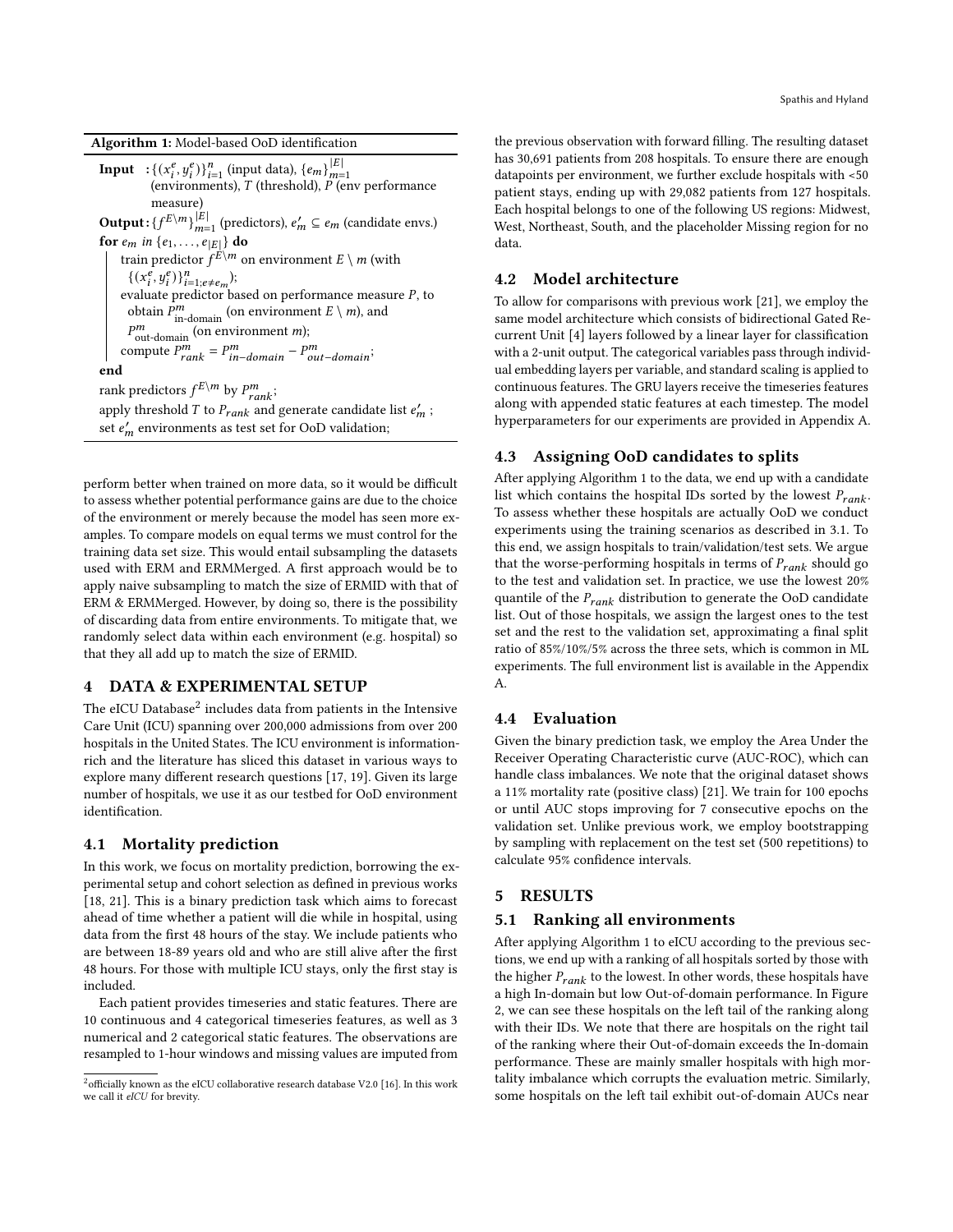<span id="page-4-0"></span>

Figure 2: Ranking all hospitals with Leave One Hospital Out (LOHO) training. On the left tail we can see the miss-match between in-domain test ROC (blue) and out-of-domain test ROC (orange). These hospitals are OOD candidates because there is significant performance drop when tested in different domains. Darker blue and orange lines respectively denote 95% bootstrap confidence intervals.

<span id="page-4-1"></span>

Figure 3: Scatterplot of the assigned environment splits as a function of the performance delta between Out-of-domain and In-domain AUC on the LOHO experiment. The dashed line denotes the area where the two metrics are equal (Indomain=Out-of-domain).

or below 0.5, reflecting metric instability. We also observe that the confidence intervals on the test set are significantly broader compared to the in-domain set which is more stable since it comes from the same environment(s). This is also because the in-domain test set is considerably bigger, so bootstrapping has lower variance.

In Figure [3](#page-4-1) we can see the overall performance  $P_{rank}$  as a function of hospital size (datapoints per hospital), which shows that in the few large hospitals there seem to be no OoD environment, whereas almost all potential OoD environments are concentrated on smaller hospitals featuring between 100 and 400 datapoints.

# 5.2 The characteristics of the worst-performing hospitals

In Figure [4](#page-6-17) we aggregate the LOHO results and group the hospitals by region, teaching status, and number of beds. The first observation is that there are notable differences between the regions. In particular, hospitals in regions 'Missing' and 'Midwest' tend to

have lower test performance and therefore are potential OoD environments. On the other hand, the 'Northeast' region shows the highest performance, followed by 'West' and 'South'. This result also confirms the inconclusive findings of previous studies using the 'South' region as OoD [\[21\]](#page-7-0). By using our LOHO approach, we recommend to future studies employing region-level environments to focus on the 'Missing' and 'Midwest' environments<sup>[3](#page-4-2)</sup>.

Beyond regions, we observe smaller differences between the teaching status of the hospital, with non-teaching ones performing worse. Last, we see that hospitals with 250-499 beds tend to perform worse, followed by those with 100-249 beds. It is noteworthy that the hospitals with <100 beds tend to perform better than every other category, pointing to non-linear correlations between the number of patient stays (or datapoints in Figure [3\)](#page-4-1) and number of beds, in terms of OoD performance. This relationship should be investigated more in future works. However, another observation across these groupings is that the number of hospitals seems to explain some of these differences, for example the 'Northeast' region features only 13 hospitals as well as there are only 8 hospitals with <100 beds. Bigger groups (e.g. 250 - 499 beds) tend to include more hospitals which predictably introduces more noise and diverse patient demographics which impact test performance.

Demographics play an important role in the performance of clinical models [\[6\]](#page-6-5) and therefore we investigate whether age or gender explain these differences. In figure [5,](#page-9-0) we present scatterplots of each hospital as a function of average gender imbalance and age versus the test AUC. We fit linear regression models to illustrate these trends. We observe no trend between OoD test performance and gender imbalance. For age, we observe a very moderate negative trend between lower test AUC and average age: hospitals with older patients tend to perform worse out of domain.

In Figure [5,](#page-9-0) we also plot the in-domain (test split of training set) versus the out-domain (test split of test set) performance on the hospital level. We observe a moderate negative trend between lower out-domain and higher in-domain AUC: hospitals perform worse OoD when the in-domain performance is higher, pointing to overfitting issues. In other words, these hospitals over-rely on

<span id="page-4-2"></span> $^3$  Our focus is on hospital-level rather than region-level environments and therefore we do not explore this direction.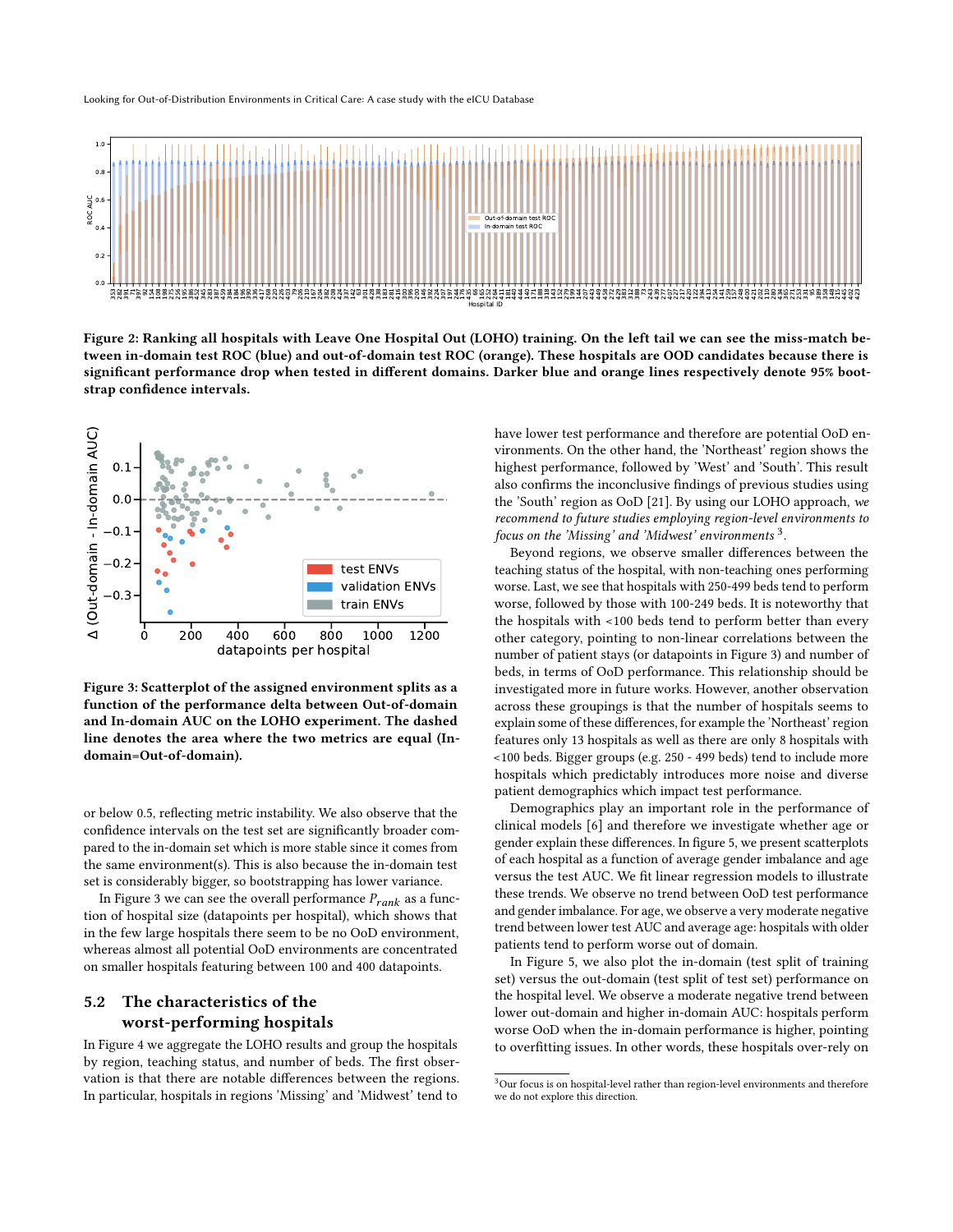the training data and struggle to generalize to new settings. We should note though, that the In-domain AUC has a very limited range (0.84-0.88 AUC) compared to the Out-domain AUC, which could confound this trend. This limited range is expected given that the in-domain test set is usually mostly the same, since we only leave out one hospital at a time - the train environment is usually almost the same.

#### 5.3 Are these environments really OoD?

After assigning the candidate hospitals to the three splits, we train the ERM, ERMMerged, and ERMID models to investigate whether access to test environments impacts OoD generalization. The statistics of the sets are provided in Table [3.](#page-8-1)

Since the ERM and ERMmerged models have access to more environments, they are trained on more data which could potentially impact the performance and comparisons. On that account, we evaluate an imbalanced and a resampled variant. Despite the test environment being putatively OoD by the LoHo approach, both subsampling variants show no significant difference across the three models (Table [1\)](#page-5-1). Predictably, the resampled experiment yields lower AUCs given that all models have access to an order of magnitude fewer datapoints (data sizes available in the Appendix [A\)](#page-8-0).

Focusing on the resampled variant which we consider to be fairer compared to other setups, we also investigate the impact of model overparameterization. We evaluate two model variants by scaling down the model size (reducing the GRU layers and units). More details about the networks are available in the Appendix [A.](#page-8-0) In Table [2,](#page-5-2) we see that reducing the network size leads to improved AUC, slightly outperforming the Imbalanced variant of Table [1.](#page-5-1) In other words, reducing the model complexity trades off the smaller training size in ERM and ERMMerged.

Considering the broad confidence intervals derived from bootstrapping in the results described above, we also tested computing variance by changing the random seed of training/model initialisation, reporting mean and standard deviation. This experiment yielded an AUC of 0.62 ( $\pm$ 0.01) for ERM, 0.61 ( $\pm$ 0.04) for ERMMerged, and 0.58 ( $\pm$ 0.05) for ERMID. In all cases, ERMID underperforms the rest models, hinting that this test environment is not OoD.

#### 6 FURTHER ANALYSIS

# <span id="page-5-0"></span>6.1 Cross-sectional features for OoD environment identification

As an alternative to the model-based leave-one-hospital-out approach, we explored a method based on cross-sectional features. As discussed earlier, previous approaches focused on using single demographic features as exclusion criteria [\[20\]](#page-7-1). However, by simply training on males and testing on females, for example, we will not be able to assess the ability of domain generalization algorithms to learn invariances across multiple environments. To mitigate this, we take continuous and categorical features and calculate crosssectional quantiles across the entire dataset. The hypothesis here is that specific cross-sections (e.g. young women) will show higher degrees of OoDness.

<span id="page-5-1"></span>

| Model        | Imbalanced             | Resampled          |  |  |
|--------------|------------------------|--------------------|--|--|
| ERM          | $0.71$ $[0.63 - 0.79]$ | $0.68$ [0.60-0.76] |  |  |
| ERMMerged    | $0.72$ [0.64-0.79]     | $0.69$ [0.61-0.77] |  |  |
| <b>ERMID</b> | $0.71$ $[0.64 - 0.78]$ | $0.67$ [0.59-0.74] |  |  |

Table 1: Comparing the three training scenarios as a function of access to imbalanced versus subsampled training sets that match ERMID. We report mean AUC and 95% CIs in brackets.

<span id="page-5-2"></span>

| Model        | Resampled                            |                    |  |  |
|--------------|--------------------------------------|--------------------|--|--|
|              | Underparameterized Overparameterized |                    |  |  |
| ERM          | $0.73$ [0.66-0.80]                   | $0.68$ [0.60-0.76] |  |  |
| ERMMerged    | $0.72$ [0.64-0.79]                   | $0.69$ [0.61-0.77] |  |  |
| <b>ERMID</b> | $0.70$ [0.63-0.78]                   | $0.67$ [0.59-0.74] |  |  |

Table 2: Comparing the three training scenarios as a function of using underparameterized (small) versus overparameterized (large) models. Both variants use the resampled setup of Table [1](#page-5-1) and hence the right columns of both tables are identical. We report mean AUC and 95% CIs in brackets.

First, we start with single features (age) and we split it into ten quantiles where each quantile has almost 3000 patients. By using the two oldest quantiles as test set, ERMID again underperforms ERM and ERMMerged, indicating that this environment is not OoD. Similar results are obtained with the youngest quantile.

To create more complex and numerous environments, we then explored cross-sectional feature environments by intersecting continuous and categorical features (e.g. age and gender) to produce equally-sized quantiles. We split the patient stays into twenty crosssectional age and gender quantiles, where each quantile has almost 1500 patients. Following a similar resampling procedure as in the previous section, we found that when using 'young women' as test set, the ERMID model slightly overperforms the rest models (0.82 [0.78-0.86], over 0.81 [0.77-0.85] for ERM, and 0.81 [0.77-0.86]), which, however given the CI overlaps must be considered marginal. The 'old women' environment did not show any OoD properties.

#### 7 DISCUSSION

We believe that the results presented above motivate further work on stress-testing OoD environments and models in clinical settings, as well as call for theoretical advances in automating the discovery of such environments.

Our study has the following limitations. Even though bootstrapping with replacement is supposed to be the golden standard in reporting medical results and comparing across different statistical models, the small test environment dataset sizes result in large confidence intervals and inconclusive findings. However, since realworld applications of domain-invariant methods are liable to be deployed in scenarios with limited test environment data, methods for quantifying dataset shift (e.g. OoDness) even on limited data are necessary.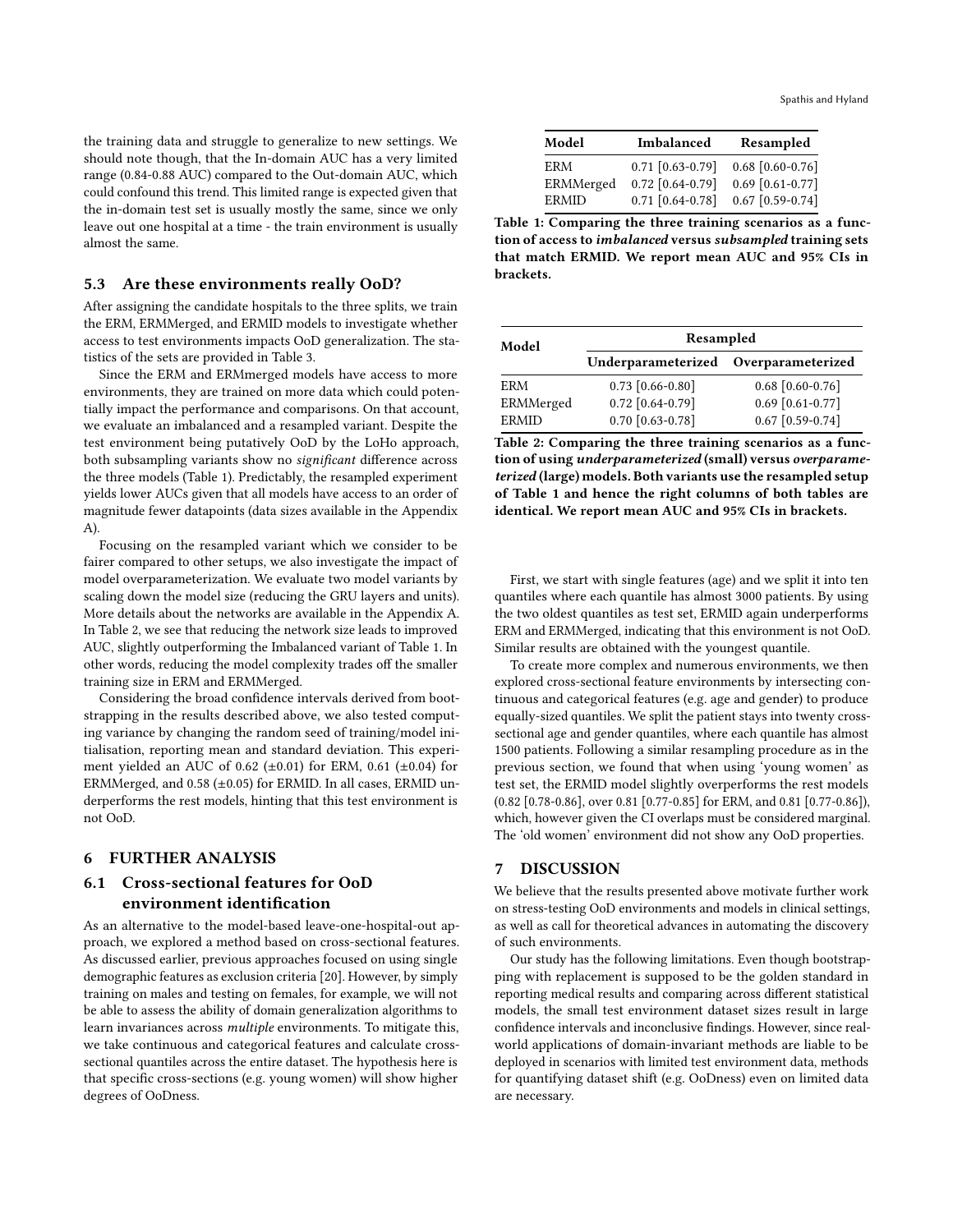<span id="page-6-17"></span>

Figure 4: Grouped performance of hospitals after applying the LOHO procedure. Instead of looking at individual OoD hospitals, here we examine whether the regions they come from, the teaching status, and the number of beds affect OoD performance.

Another limitation is that the prediction task itself might contribute to the problem of identifying OoD environments in the eICU. The conditional probability of mortality given readily-measured variables in an ICU may not genuinely shift significantly between hospitals. For future work, we plan to apply our model-based approach to tasks more likely to be susceptible to operational factors, such as the prediction of Length of Stay in the ICU. Combined with the Mortality task, we expect to identify environments and hospitals with more 'distinct' characteristics that differ from the 'average' hospital.

In this study, we are contributing to work helping improve the evaluation of ML for health methods. We hope to see more studies on discovering 'natural' distribution shifts in EHR data, towards making the most out of real-world clinical data that can be used to benchmark robust ML models.

# 8 CONCLUSION

Here we proposed a framework for Out-of-Distribution detection in multi-center critical care data, using the eICU Database as case study. In particular, we argued that we lack principled ways to identify "natural" OoD environments in real-world non-imaging clinical datasets. To this end, we conducted extensive experiments in a Leave-One-Hospital-Out fashion to identify potential OoD hospitals and benchmarked three models with different levels of test-set access to validate our hypothesis. We found that access to OoD data does not improve test performance, which points to inherent limitations in defining OoD environments in the eICU Database, potentially due to extensive data harmonization and processing applied during its collection. Our alternative training scenarios employed cross-sectional features as potential OoD environments and hinted that this approach might be promising in specific feature combinations that however require domain knowledge. All in all, echoing similar results with other established clinical benchmarks in the literature, we believe that new methodological approaches along with new benchmarks are required for the evaluation of robust ML models in critical care.

# REFERENCES

<span id="page-6-8"></span>[1] Martin Arjovsky, Léon Bottou, Ishaan Gulrajani, and David Lopez-Paz. 2019. Invariant risk minimization. arXiv preprint arXiv:1907.02893 (2019).

- <span id="page-6-7"></span>[2] Sara Beery, Grant Van Horn, and Pietro Perona. 2018. Recognition in terra incognita. In Proceedings of the European conference on computer vision (ECCV). 456–473.
- <span id="page-6-1"></span>[3] Daniel C Castro, Ian Walker, and Ben Glocker. 2020. Causality matters in medical imaging. Nature Communications 11, 1 (2020), 1–10.
- <span id="page-6-16"></span>[4] Junyoung Chung, Caglar Gulcehre, KyungHyun Cho, and Yoshua Bengio. 2014. Empirical evaluation of gated recurrent neural networks on sequence modeling. arXiv preprint arXiv:1412.3555 (2014).
- <span id="page-6-6"></span>[5] Dengxin Dai and Luc Van Gool. 2018. Dark model adaptation: Semantic image segmentation from daytime to nighttime. In 2018 21st International Conference on Intelligent Transportation Systems (ITSC). IEEE, 3819–3824.
- <span id="page-6-5"></span>Samuel G Finlayson, Adarsh Subbaswamy, Karandeep Singh, John Bowers, Annabel Kupke, Jonathan Zittrain, Isaac S Kohane, and Suchi Saria. 2021. The clinician and dataset shift in artificial intelligence. The New England journal of medicine 385, 3 (2021), 283.
- <span id="page-6-10"></span>[7] Ishaan Gulrajani and David Lopez-Paz. 2020. In search of lost domain generalization. arXiv preprint arXiv:2007.01434 (2020).
- <span id="page-6-3"></span>[8] Lin Lawrence Guo, Stephen R Pfohl, Jason Fries, Alistair EW Johnson, Jose Posada, Catherine Aftandilian, Nigam Shah, and Lillian Sung. 2022. Evaluation of domain generalization and adaptation on improving model robustness to temporal dataset shift in clinical medicine. Scientific reports 12, 1 (2022), 1–10.
- <span id="page-6-0"></span>[9] Stephanie L Hyland, Martin Faltys, Matthias Hüser, Xinrui Lyu, Thomas Gumbsch, Cristóbal Esteban, Christian Bock, Max Horn, Michael Moor, Bastian Rieck, et al. 2020. Early prediction of circulatory failure in the intensive care unit using machine learning. Nature medicine 26, 3 (2020), 364–373.
- <span id="page-6-2"></span>[10] Alistair EW Johnson, Tom J Pollard, and Tristan Naumann. 2018. Generalizability of predictive models for intensive care unit patients. arXiv preprint arXiv:1812.02275 (2018).
- <span id="page-6-12"></span>[11] Alistair EW Johnson, Tom J Pollard, Lu Shen, Li-wei H Lehman, Mengling Feng, Mohammad Ghassemi, Benjamin Moody, Peter Szolovits, Leo Anthony Celi, and Roger G Mark. 2016. MIMIC-III, a freely accessible critical care database. Scientific data 3, 1 (2016), 1–9.
- <span id="page-6-11"></span>[12] Pang Wei Koh, Shiori Sagawa, Henrik Marklund, Sang Michael Xie, Marvin Zhang, Akshay Balsubramani, Weihua Hu, Michihiro Yasunaga, Richard Lanas Phillips, Irena Gao, et al. 2021. Wilds: A benchmark of in-the-wild distribution shifts. In International Conference on Machine Learning. PMLR, 5637–5664.
- <span id="page-6-9"></span>[13] Da Li, Yongxin Yang, Yi-Zhe Song, and Timothy M Hospedales. 2018. Learning to generalize: Meta-learning for domain generalization. In Thirty-Second AAAI Conference on Artificial Intelligence.
- <span id="page-6-14"></span>[14] Matthew McDermott, Bret Nestor, Evan Kim, Wancong Zhang, Anna Goldenberg, Peter Szolovits, and Marzyeh Ghassemi. 2021. A comprehensive EHR timeseries pre-training benchmark. In Proceedings of the Conference on Health, Inference, and Learning. 257–278.
- <span id="page-6-4"></span>[15] Bret Nestor, Matthew BA McDermott, Willie Boag, Gabriela Berner, Tristan Naumann, Michael C Hughes, Anna Goldenberg, and Marzyeh Ghassemi. 2019. Feature robustness in non-stationary health records: caveats to deployable model performance in common clinical machine learning tasks. In Machine Learning for Healthcare Conference. PMLR, 381–405.
- <span id="page-6-13"></span>[16] Tom J Pollard, Alistair EW Johnson, Jesse D Raffa, Leo A Celi, Roger G Mark, and Omar Badawi. 2018. The eICU Collaborative Research Database, a freely available multi-center database for critical care research. Scientific data 5, 1 (2018), 1–13.
- <span id="page-6-15"></span>[17] Emma Rocheteau, Pietro Liò, and Stephanie Hyland. 2021. Temporal pointwise convolutional networks for length of stay prediction in the intensive care unit. In Proceedings of the Conference on Health, Inference, and Learning. 58–68.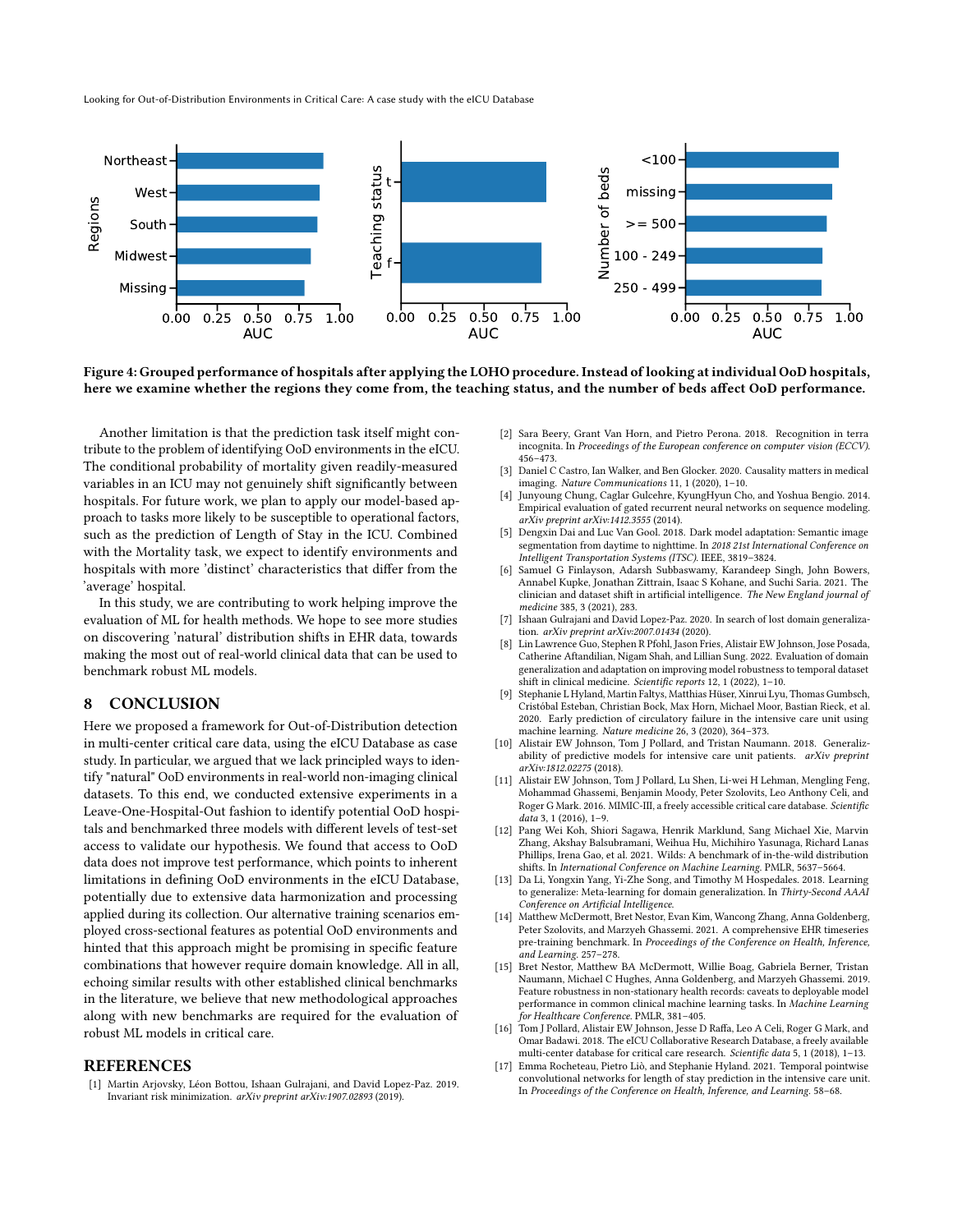- <span id="page-7-3"></span>[18] Seyedmostafa Sheikhalishahi, Vevake Balaraman, and Venet Osmani. 2020. Benchmarking machine learning models on multi-centre eICU critical care dataset.  $\it Plos$ one 15, 7 (2020), e0235424.
- <span id="page-7-2"></span>[19] Michael W Sjoding, Robert P Dickson, Theodore J Iwashyna, Steven E Gay, and Thomas S Valley. 2020. Racial bias in pulse oximetry measurement. New England Journal of Medicine 383, 25 (2020), 2477–2478.
- <span id="page-7-1"></span>[20] Karina Zadorozhny, Patrick Thoral, Paul Elbers, and Giovanni Cinà. 2021. Outof-Distribution Detection for Medical Applications: Guidelines for Practical Evaluation. arXiv preprint arXiv:2109.14885 (2021).
- <span id="page-7-0"></span>[21] Haoran Zhang, Natalie Dullerud, Laleh Seyyed-Kalantari, Quaid Morris, Shalmali Joshi, and Marzyeh Ghassemi. 2021. An empirical framework for domain generalization in clinical settings. In Proceedings of the Conference on Health, Inference, and Learning. 279–290.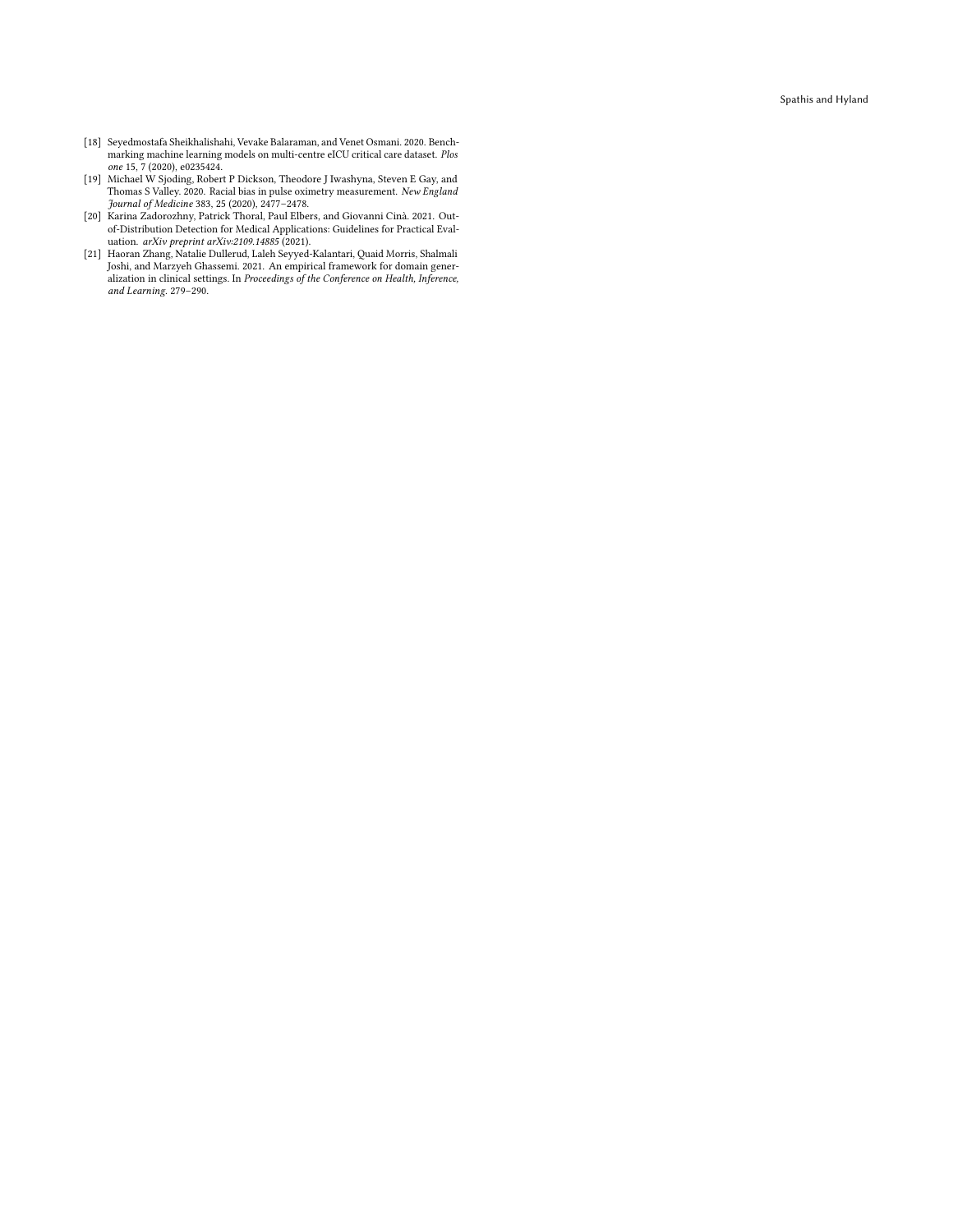### <span id="page-8-0"></span>A SUPPLEMENTARY MATERIAL

#### A.1 Hospital environments

Environment splits as a result of applying the LOHO procedure and the threshold of Algorithm [1.](#page-3-0) The numbers correspond to hospital IDs in the eICU.

- Training environments: [217, 272, 224, 253, 434, 157, 199, 220, 403, 252, 122, 95, 440, 207, 167, 148, 392, 281, 458, 365, 181, 226, 382, 271, 204, 141, 436, 244, 279, 407, 413, 205, 188, 383, 110, 420, 439, 337, 248, 429, 183, 140, 423, 443, 421, 227, 428, 144, 277, 318, 245, 389, 445, 208, 310, 165, 268, 264, 146, 200, 419, 411, 388, 202, 424, 180, 307, 435, 259, 197, 63, 79, 142, 449, 206, 249, 394, 152, 331, 171, 358, 400, 422, 444, 243, 416, 312, 176, 254, 194, 143, 338, 396, 73, 301, 300, 269, 280, 336, 402, 433, 210, 66, 215].
- Validation environments: [387, 390, 397, 417, 452, 459, 71, 92].
- Test environments: [108, 154, 184, 195, 196, 198, 256, 275, 283, 345, 384, 386].

Three environments that had low patient stays were excluded from the splits because we could not calculate evaluation metrics: [353, 281, 391].

### A.2 Resampling experiment

We compare two different configurations of training, one with more data on the ERM and ERMMerged environments, and one with environment-based resampled/matched data:

- Original trainset: ERM=17962, ERMMerged=20337, ERMID=1525.
- Resampled trainset: ERM=1554, ERMMerged=1524, ERMID=1525.

Small differences in the resampled sets' sizes are due to the randomization process within environments which does not always match the ERMID size.

#### A.3 Feature names

The following features are used from eICU:

- Temporal: Heart Rate, MAP (mmHg), Invasive BP Diastolic, Invasive BP Systolic, O2 Saturation, Respiratory Rate, Temperature (C), glucose, FiO2, pH, GCS Total, Eyes, Motor, Verbal.
- Static: Admission height, Admission weight, age, Apache admission dx, gender.

#### A.4 Model hyperparameters

- Large model: batch size=16, #parameters: 783,538, GRU layers=3, GRU hidden dimension = 128, embedding dimension  $= 16$ , learning rate=0.001.
- <span id="page-8-1"></span>• Small model: batch size=8, #parameters: 34,162, GRU layers=1, GRU hidden dimension = 32, embedding dimension  $= 16$ , learning rate=0.001.

| Split       | Hospital<br>size    | Age              | Gender<br>balance | Regions          |                |
|-------------|---------------------|------------------|-------------------|------------------|----------------|
|             |                     |                  |                   | Name             | Count          |
| Train       | $261.07 \pm 244.06$ | $64.17 \pm 3.03$ | $0.54 \pm 0.05$   | South            | 31             |
|             |                     |                  |                   | Midwest          | 26             |
|             |                     |                  |                   | West             | 21             |
|             |                     |                  |                   | <b>Northeast</b> | 9              |
|             |                     |                  |                   | Missing          | 6              |
| Validation  | $153.62 \pm 99.22$  | $66.01 \pm 1.38$ | $0.54 \pm 0.08$   | Midwest          | 3              |
|             |                     |                  |                   | Missing          | 2              |
|             |                     |                  |                   | South            | $\overline{c}$ |
|             |                     |                  |                   | West             | 1              |
| <b>Test</b> | $180.91 \pm 114.43$ | $65.27 \pm 4.01$ | $0.55 \pm 0.04$   | South            | 5              |
|             |                     |                  |                   | Midwest          | 4              |
|             |                     |                  |                   | West             | 3              |

Table 3: Characteristics of each split aggregated by hospital after applying Algorithm [1.](#page-3-0) Hospital size and age correspond to the mean  $(\pm \text{ std})$  patient number and age per hospital, respectively. Gender balance is the mean  $(\pm \text{ std})$  male prevalence (0.5 is balanced). The last column shows the number of hospitals from each region.